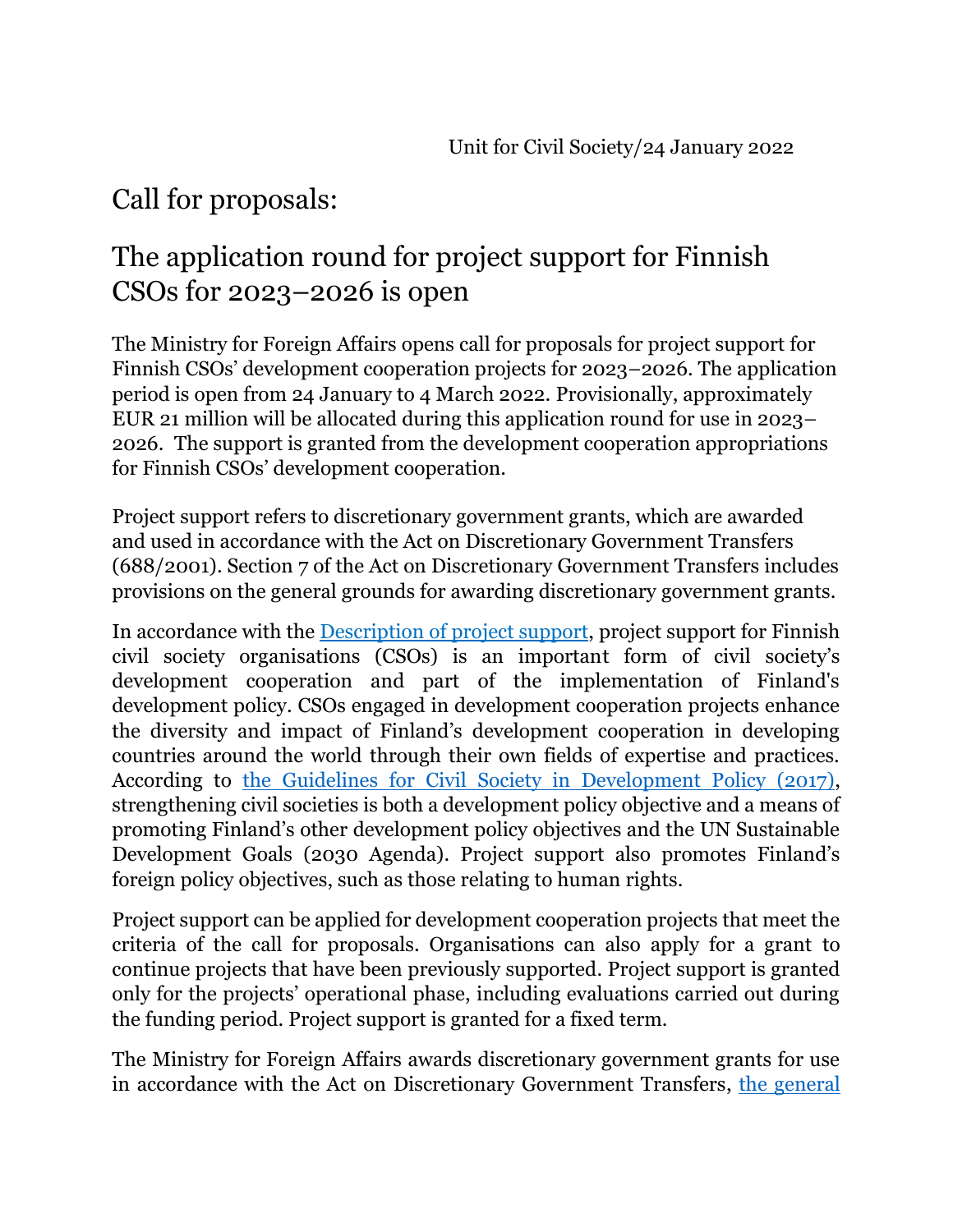[conditions for discretionary government grants, the additional conditions for](https://um.fi/documents/397000/0/JULKAISUVERSIO+Yleisehdot+ja+hanketuen+lisaehdot+ENGLANNIKSI.pdf/4343a36a-c5b4-38a8-35a9-3eb6820f6b72?t=1642768973580)  [project support and ethical code of conduct.](https://um.fi/documents/397000/0/JULKAISUVERSIO+Yleisehdot+ja+hanketuen+lisaehdot+ENGLANNIKSI.pdf/4343a36a-c5b4-38a8-35a9-3eb6820f6b72?t=1642768973580) Applicants must familiarise themselves with these terms and conditions before applying for a grant. The Ministry may set special conditions in its discretionary government grant decisions. In accordance with the conditions for project support, a discretionary government grant can be used to cover up to 85 per cent of a project's total costs per year. If the main objective of a project is to promote the realisation of the rights of persons with disabilities, the discretionary government grant can cover 92.5 per cent of its annual expenses. In accordance with the terms and conditions, the applicant must cover the remaining share of the project costs with self-financing.

The application process does not oblige the Ministry for Foreign Affairs to award discretionary government grants to all applicants or to award the discretionary government grant applied for by the applicant in full. Having received a positive decision, applicants who are awarded a discretionary government grant that is smaller than was applied for must submit documents adapted to the awarded grant to the Ministry afterwards in accordance with the instructions given in the discretionary government grant decision and possible special conditions.

## Applying for a grant

Before submitting an application, the applying organisation must submit a basic information form through the Foreign Ministry's e-services. The user ID required for the application can be obtained from the acknowledgement of receipt of the basic information form, which is why it should be submitted well in advance of the end of the application round (4 March 2022). If necessary, the basic information form may be supplemented after it has been filed.

To apply for a government grant, the applicant must fill in the application form of the Ministry for Foreign Affairs and its appendices in accordance with the guidance given in this call for proposals and the filling instructions of the form. Separate application forms are available for a new project and continuation project. Applications must be submitted through the Foreign Ministry's e-services in either Finnish, Swedish or English. The documents mentioned in section "Appendices" of this call for proposals must be appended to the application.

The applicants log in to the Foreign Ministry's e-services via the [suomi.fi service.](https://www.suomi.fi/frontpage) To initiate the basic information form, the application form and any complementary information forms, the applicant must first save the forms and then press the "initiate" button. Instructions on the use of the Foreign Ministry's e-services are available [on the website of the Ministry for Foreign Affairs.](https://um.fi/e-service-for-civil-society-organisations) The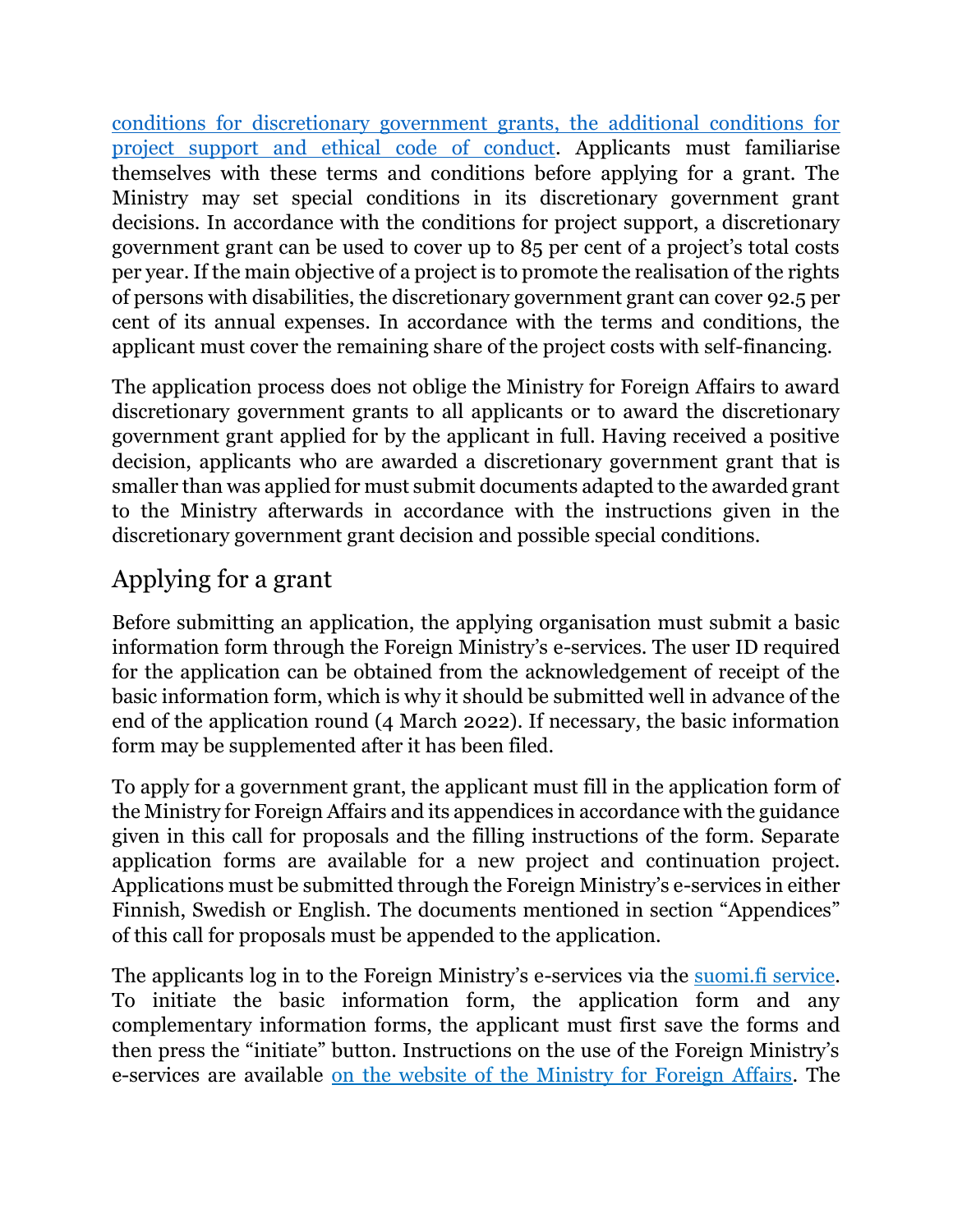maximum file size of forms initiated in the e-services is 10 MB. If necessary, part of the appendices can be submitted using the complementary information form.

Applications together with their appendices should be at the Ministry for Foreign Affairs no later than at 16.15 (Finnish time/EET) on Friday 4 March 2022. Applications that arrive after the deadline will not be processed.

The mandatory appendices to the application form are:

- Appendix 1. [Additional information on the application](https://um.fi/documents/397000/0/JULKAISUVERSIO+Hanketuen+hakemus_liite_en.docx/f60615d5-a23b-32f5-ac01-cbb680746d0b?t=1643011121131) (max. 8 pages)
- Appendix 2. Letter(s) of intent with the partner(s).
- Appendix 3. Results matrix
- Appendix 4. Risk matrix
- Appendix 5. Assurance (in Finnish or Swedish)

Only the application form and mandatory appendices are taken into account in the assessment of the applications. With regard to Appendix 1, the Ministry does not take notice of any part exceeding the maximum number of pages announced in the call for proposals. Other documents must not be attached to the application.

The description of the project support instrument, the general terms and conditions, the additional conditions and ethical code of conduct for project support, as well as the application forms and instructions relating to the appendices are available on [the project support page.](https://um.fi/project-support-to-civil-society-organisations) In addition, the guidelines and policies concerning development cooperation conducted by the Ministry for Foreign Affairs can be accessed on [the website of the Ministry](https://um.fi/kehitysyhteistyon-linjauksia-ohjeita-ja-lainsaadantoa) (in Finnish).

The applicants can submit questions related to the application round to the Unit for Civil Society [\(keo-30@formin.fi](mailto:keo-30@formin.fi)) until 14 February 2022 with a heading "Call for applications for project support in 2022". The answers will be published on the Foreign Ministry's project support website in two parts: Answers to questions received by 31 January 2022 will be published on 7 February 2022 at the latest and answers to questions received by 14 February 2022 no later than on 18 February 2022.

As a rule, the applications and their appendices are public and will be public after the decisions on discretionary government grants have been made. If necessary, applicants can give reasons for the secrecy of certain sections of their applications. However, the publicity of a document submitted to an authority is assessed on a case-by-case basis under the Act on the Openness of Government activities (621/1999) and other legislation. The Ministry for Foreign Affairs decides on the publicity of documents submitted to it.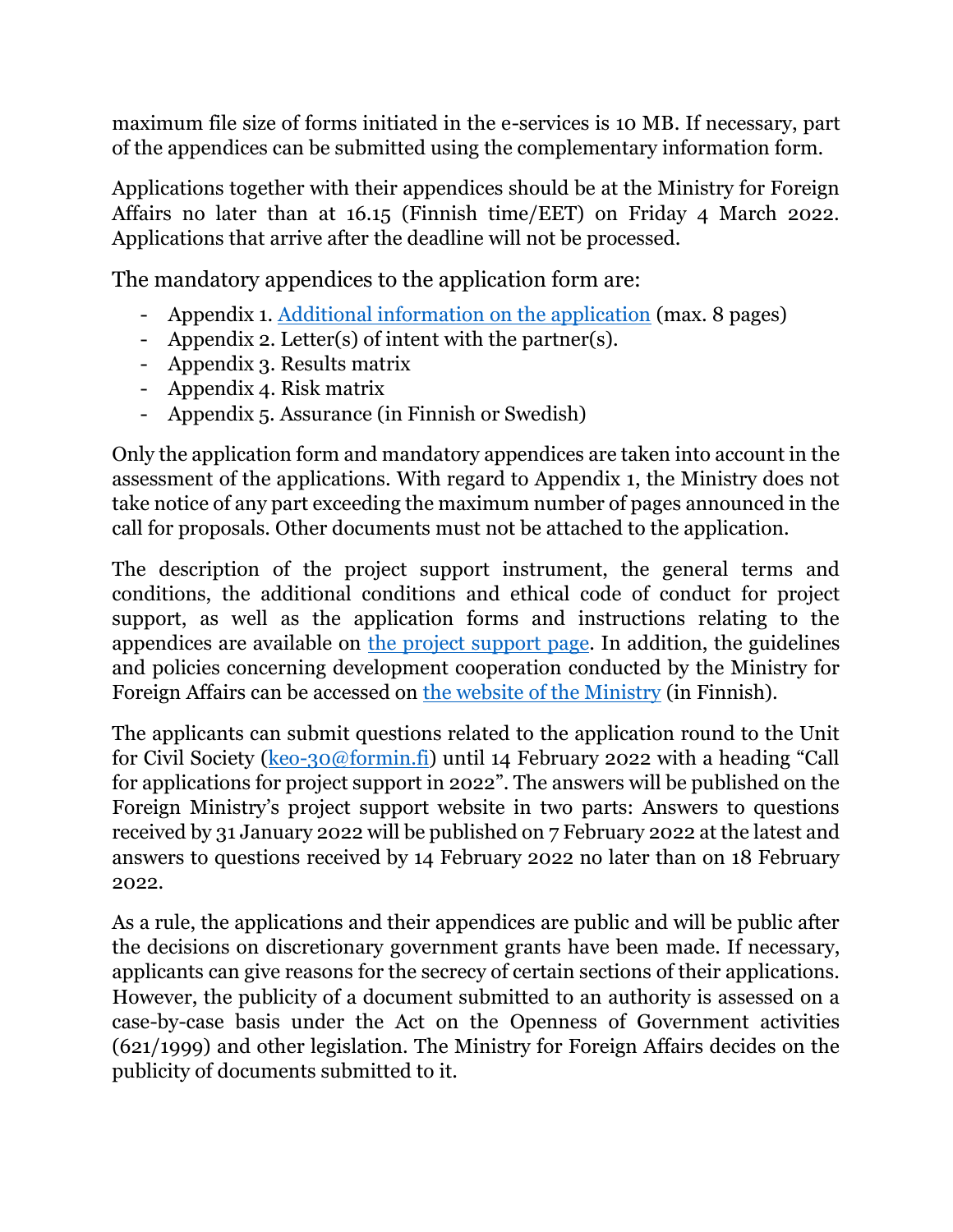# Preliminary criteria for the call for proposals for project support in 2022

The elements of the assessment of applications consist of minimum requirements, qualitative assessment criteria and overall consideration. Applications that do not fulfil the minimum requirements will not proceed to the qualitative assessment phase.

#### Minimum requirements concerning the applicant:

a. A discretionary government grant can be awarded to an association or foundation registered in Finland which has been registered for at least two years by the date of the opening of the application process.

### Minimum requirements for the project and the application:

b. The application contains all the aforementioned mandatory appendices.

c. The project promotes at least one of **Finland's four development policy** [priorities:](https://um.fi/publications/-/asset_publisher/TVOLgBmLyZvu/content/suomen-kehityspolitiikan-tuloskartat-ja-indikaattorit-2020) strengthening the status and rights of women and girls; strengthening the economic base of developing countries and creating jobs; education and peaceful democratic societies; climate change and natural resources.

d. The application presents the required share of self-financing in accordance with the general conditions for the use of discretionary government grants and the additional conditions for project support.

e. The project is carried out in a developing country/developing countries, listed among [ODA recipients by the OECD Development Assistance Committee DAC.](https://www.oecd.org/dac/financing-sustainable-development/development-finance-standards/DAC-List-of-ODA-Recipients-for-reporting-2022-23-flows.pdf)

f. The project has a local partner with whom the applicant has concluded a letter of intent for the implementation of the project.

g. The project strengthens the local civil society in accordance with [the Guidelines](https://um.fi/documents/35732/0/Guidelines+for+civil+society+in+development+policy.pdf/4a19a2aa-76fd-020e-224d-ecd98045206f?t=1534925676147)  [for Civil Society in Development Policy \(2017\).](https://um.fi/documents/35732/0/Guidelines+for+civil+society+in+development+policy.pdf/4a19a2aa-76fd-020e-224d-ecd98045206f?t=1534925676147)

h. The project is at minimum human rights sensitive as defined in the [Human](https://um.fi/documents/35732/48132/human_rights_based_approach_in_finlands_development_cooperation___guidance)  [rights-based approach to development](https://um.fi/documents/35732/48132/human_rights_based_approach_in_finlands_development_cooperation___guidance) – general guidelines (2015) of the [Ministry for Foreign Affairs.](https://um.fi/documents/35732/48132/human_rights_based_approach_in_finlands_development_cooperation___guidance)

i. In the application, the applicant has indicated its readiness to fulfil the do no harm principle, stated as the minimum level of the cross-cutting objectives in the Finnish development policy and cooperation (gender equality, non-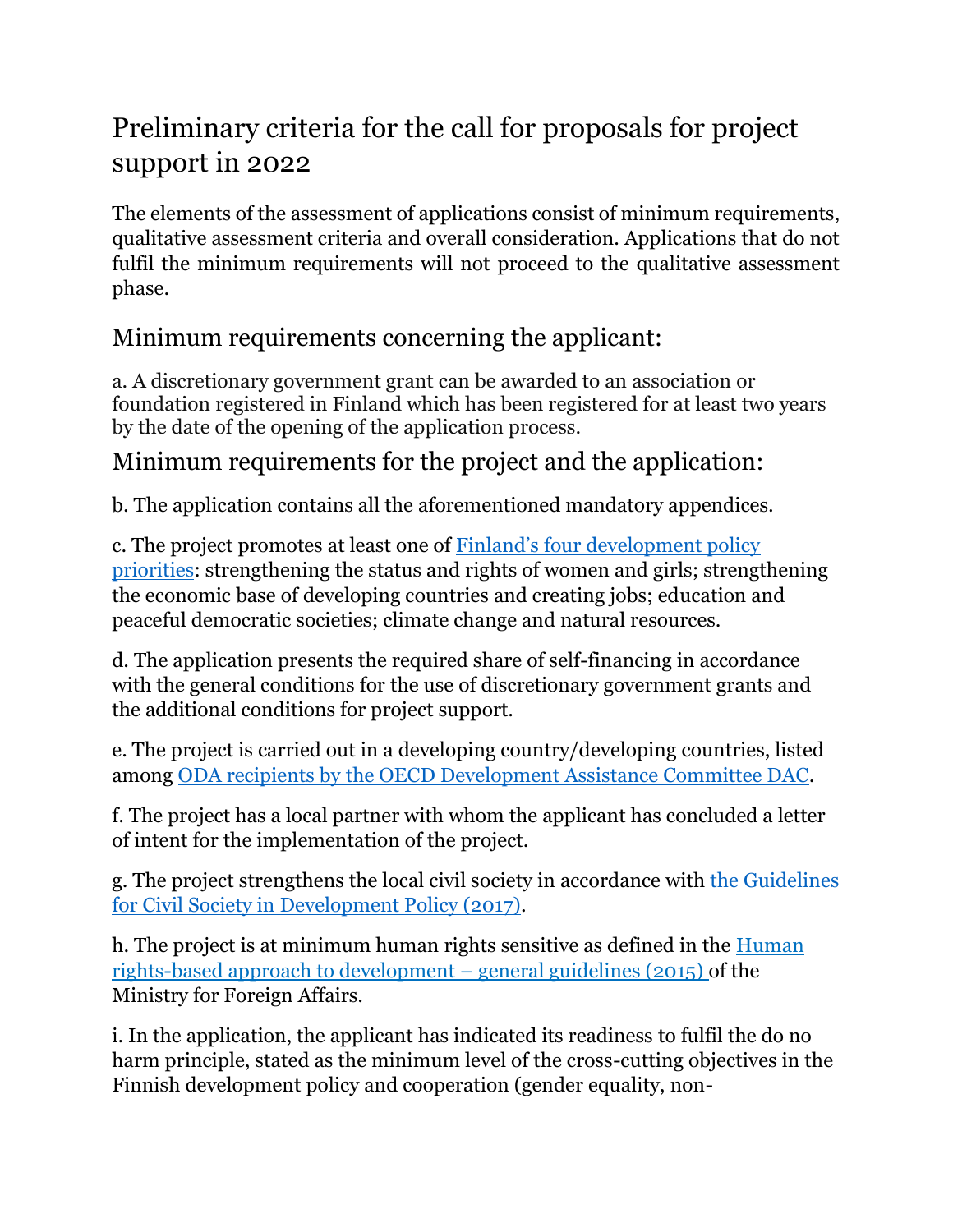discrimination, disability inclusion, climate resilience, low-emission development). (See the [Guideline for the Cross-Cutting Objectives in the Finnish](https://um.fi/documents/35732/0/Guideline+for+the+Cross-Cutting+Objectives+in+the+Finnish+Development+Policy+and+Cooperation.pdf/e9e8a940-a382-c3d5-3c5f-dc8e7455576b?t=1618230452564) [Development Policy and Cooperation,](https://um.fi/documents/35732/0/Guideline+for+the+Cross-Cutting+Objectives+in+the+Finnish+Development+Policy+and+Cooperation.pdf/e9e8a940-a382-c3d5-3c5f-dc8e7455576b?t=1618230452564) pages 3 and 5).

#### The applications will be assessed against the following qualitative criteria:

1. The selection, participation and ownership of the beneficiaries – both rights holders and duty bearers – are clearly indicated. The project takes into account clearly and concretely the realisation of the rights of the key groups of the project, such as women and girls, people in vulnerable positions, persons with disabilities and persons and groups subject to multiple discrimination.

2. The application clearly indicates the realistic change that the project aims to achieve. The project has a logical results chain and indicators that measure the achievement of project objectives. The application includes a plan, with means and schedule, for determining the baseline for project objectives. The project includes a clear and appropriate monitoring and evaluation plan. The project covers communications about the results both in Finland and in the target country.

3. The application explains the partner's key role in the planning, implementation and monitoring of the project. The project is based on the objectives of the local partner and it supports the partner's strategy and advocacy work. Decisionmaking and other roles and responsibilities between the partner in the target country and the Finnish organisation are clearly indicated in the application.

4. The application includes a realistic and comprehensive analysis of the sustainability of the results and factors affecting them. The analysis must indicate both factors that support and factors that deteriorate the project's sustainability as well as assumptions affecting its sustainability.

5. The applicant and/or its partners have special expertise in the project's field of activity and operating environment. In the application, the applicant takes into account the special characteristics of the operating environment, including risks, as well as actors and national targets and strategies relevant to the objectives and the sector of the project.

6. The project's risk analysis and risk management plan are comprehensive and realistic from the point of view of the project's implementation. The application identifies the external and internal risks relevant to the project and recognises their likelihood and impact. The application indicates the roles and responsibilities of the applicant and the local partner as well as how risks are prevented and provisions are made for corrective measures. Risk management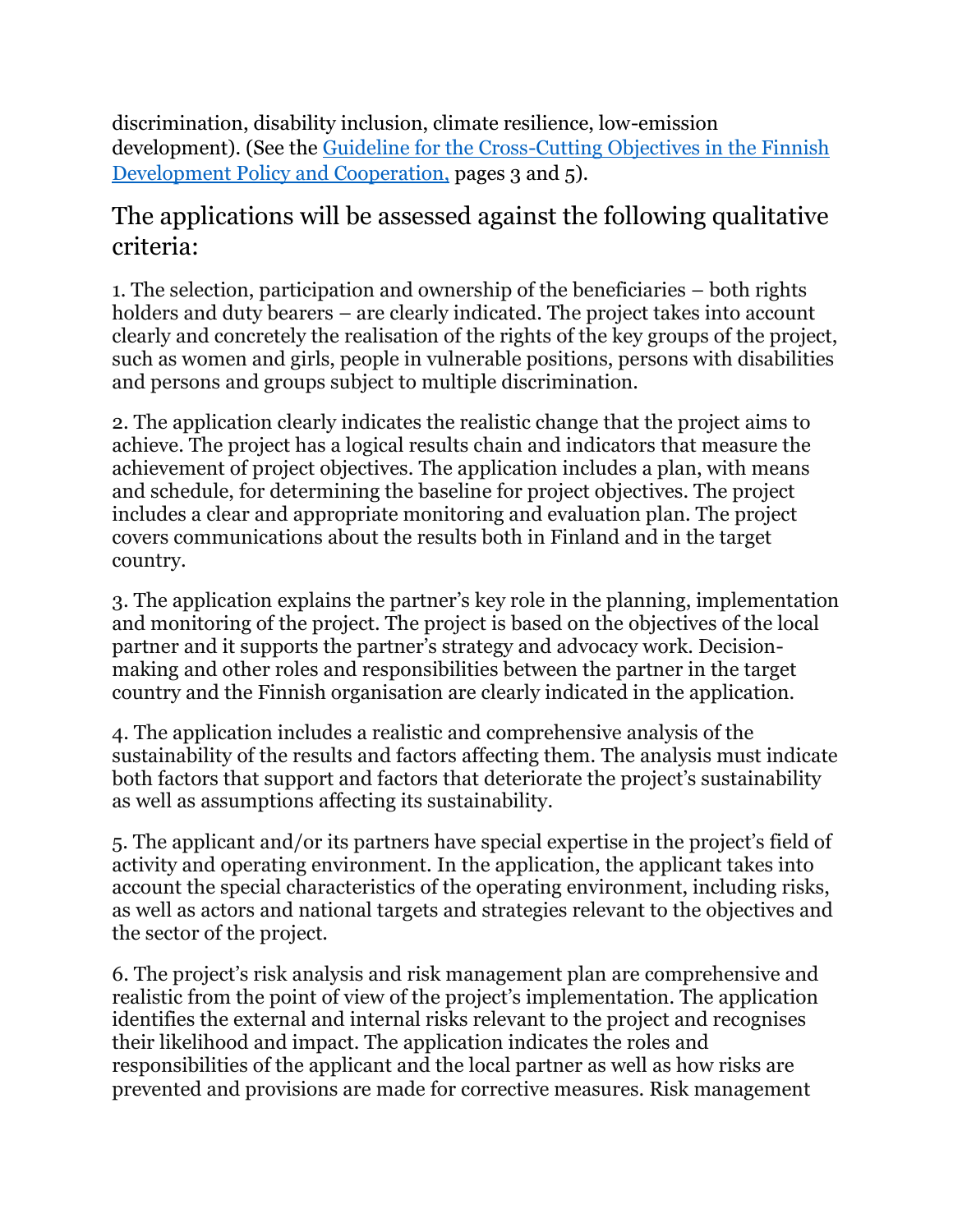takes into account the Ministry's Ethical Code of Conduct (including corruption and sexual harassment and abuse).

7. The project schedule, budget and human resources are realistic in terms of its objectives and implementation and the capacity of the applicant and its local partner(s). The application includes the grounds for budget items, particularly personnel and/or expert costs. The cost structure clearly indicates the roles/responsibilities of the local partner.

### Overall consideration

In addition to the above-mentioned minimum requirements and qualitative criteria, the Ministry for Foreign Affairs will exercise its overall consideration in relation to the available appropriations and the implementation of the projects when assessing individual applications and projects for which grants are awarded. As a whole, attention will also be paid to the implementation of projects in [countries classified by the OECD as the least developed countries](https://www.oecd.org/dac/financing-sustainable-development/development-finance-standards/DAC-List-of-ODA-Recipients-for-reporting-2022-23-flows.pdf) (LDCs) and/or [fragile states.](https://www.oecd.org/dac/states-of-fragility-fa5a6770-en.htm)

With regard to individual applications, the elements of overall consideration are, on the one hand, the coherence of application and, on the other hand, the relevance and added value of the project proposed for funding in relation to:

- Agenda 2030 Sustainable Development Goals
- Implementation of the Paris Agreement
- Finland's development policy objectives
- Guidelines for Civil Society in Development Policy
- Description, terms and restrictions of project support
- Other activities supported by Finland's development cooperation funding, and
- Finland's country programmes.

As part of the overall consideration, due attention will be paid to relevant stakeholder and multi-actor cooperation that brings added value to the objectives of the project in Finland and the target country. This may mean, for example, cooperation with the private sector, other organisations, municipalities or educational institutions.

In its overall consideration, the Ministry for Foreign Affairs will also use its previous verifiable experiences and assessments on the applicant and the applicant's previous use of government grants.

#### Checklist for project support

 $\Box$  Questions can be submitted until 14 February 2022. The answers will be published on the Foreign Ministry's website 7 and 18 February 2022.